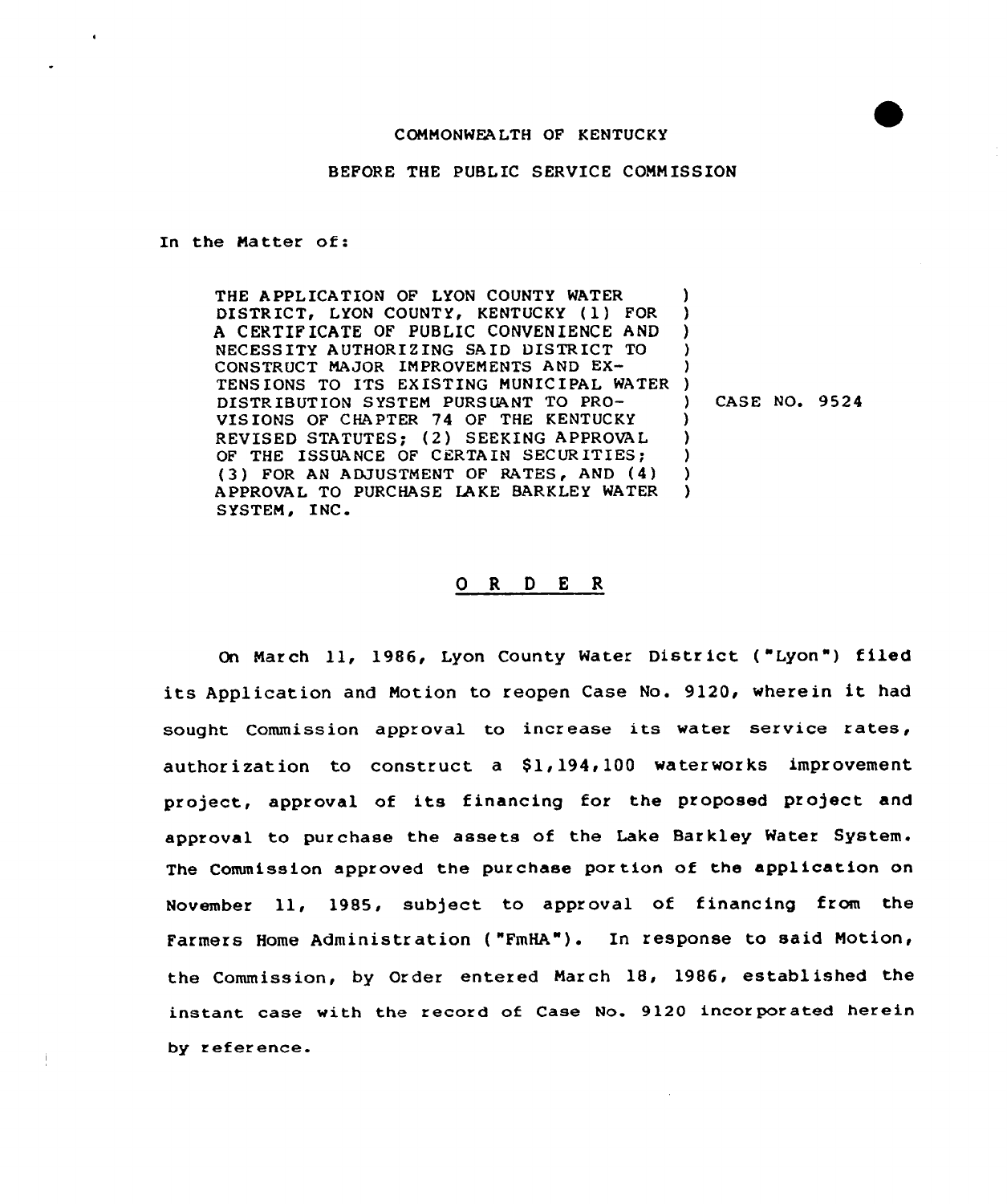The project financing includes S100,600 from applicants for service in the proposed project area and a partial refund of the pur chase price of the Lake Barkley Water System, a \$75,000 grant from the U.S. Army Corps of Engineers, a \$ 420,500 grant from the FmHA and a \$598,000 loan from the FmHA. The FmHA loan will be secured by waterworks revenue bonds maturing over a 40-year period at an interest rate of 9 1/8 percent per annum.

The proposed project will add 335 customers to Lyon's system. One hundred forty-one are existing customers of the Lake Barkley Mater system and 194 are additional applicants for service, Plans and specifications for the construction prepared by Elrod-Dunson, Inc., of Nashville, Tennessee, {"Engineer ") have been approved by the Division of Water of the Natur al Resources and Environmental Protection Cabinet.

<sup>A</sup> hear ing was held in the offices of the Public Service Commission, Frankfort, Kentucky, on April 30, 1986. There were no intervenors present and no protests were entered.

The rates requested by Lyon were the rates proposed in FmHA's letter of conditions. The Commission has determined that these rates, charged to the approximately 620 customers that Lyon will serve upon completion of the proposed construction project, will produce additional revenue of \$37,182 on an annual basis. In this Order, the Commission has approved the entire amount of the requested increase.

 $-2-$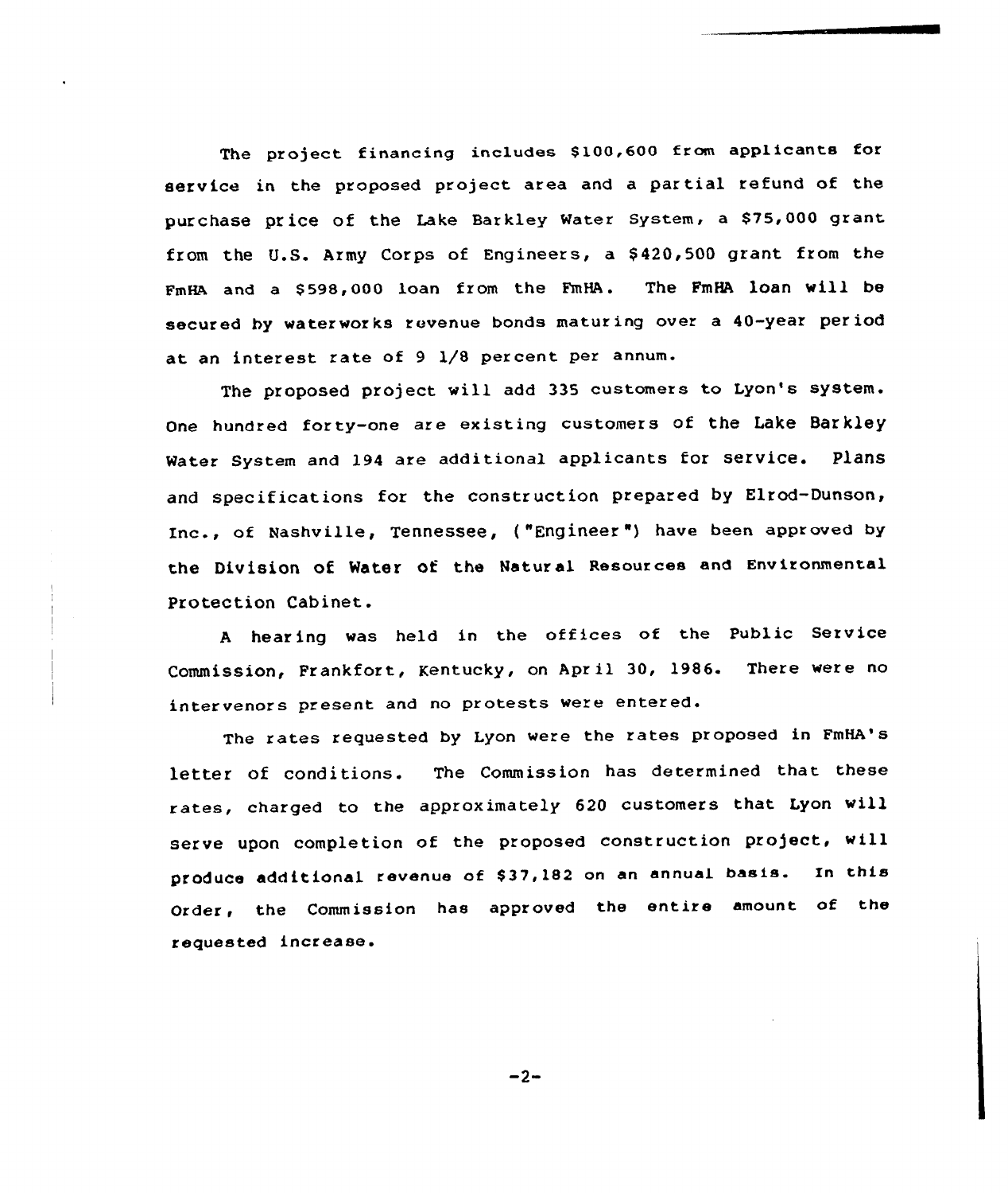#### TEST PERIOD

Lyon proposed and the Commission has accepted the 12-month period ending December 31, 1984, as the test pex iod in this matter.

#### REVENUES AND EXPENSES

Lyon reported a net operating income of \$6,536 for the test per iod and proposed two pro forma adjustments which resulted in an adjusted net operating income of \$ 44,507. The Commission, upon reviewing Lyon's pro forma revenues and expenses, has made the following adjustments in order to reflect expected operating conditions:

# Ogerating Revenues

Lyon proposed an adjustment to increase operating revenues by \$44,064 to reflect the sales to the additional customers being added to the system. This adjustment was calculated by multiplying the amount of an average residential bill  $-$  \$12.24  $$ by 300 new customers by 12 months. The Commission is of the opinion that a more accurate method of projecting the revenues to be generated from the new customers would be to include projected usage in the billing analysis.

Qf the 335 now being added, Lyon is adding one commercial customer, Eddy Creek Recreational Area, which is projected to use 100,000 gallons per month. The remaining 334 being added to Lyon's system are residential customers. At Lyon's current rates, sales to Eddy Creek Recreational Area will produce \$1,758 in annual revenues. At an aver age of 2, 419 gallons per customer per month, Lyon's total gallons sold to new residential customers

 $-3-$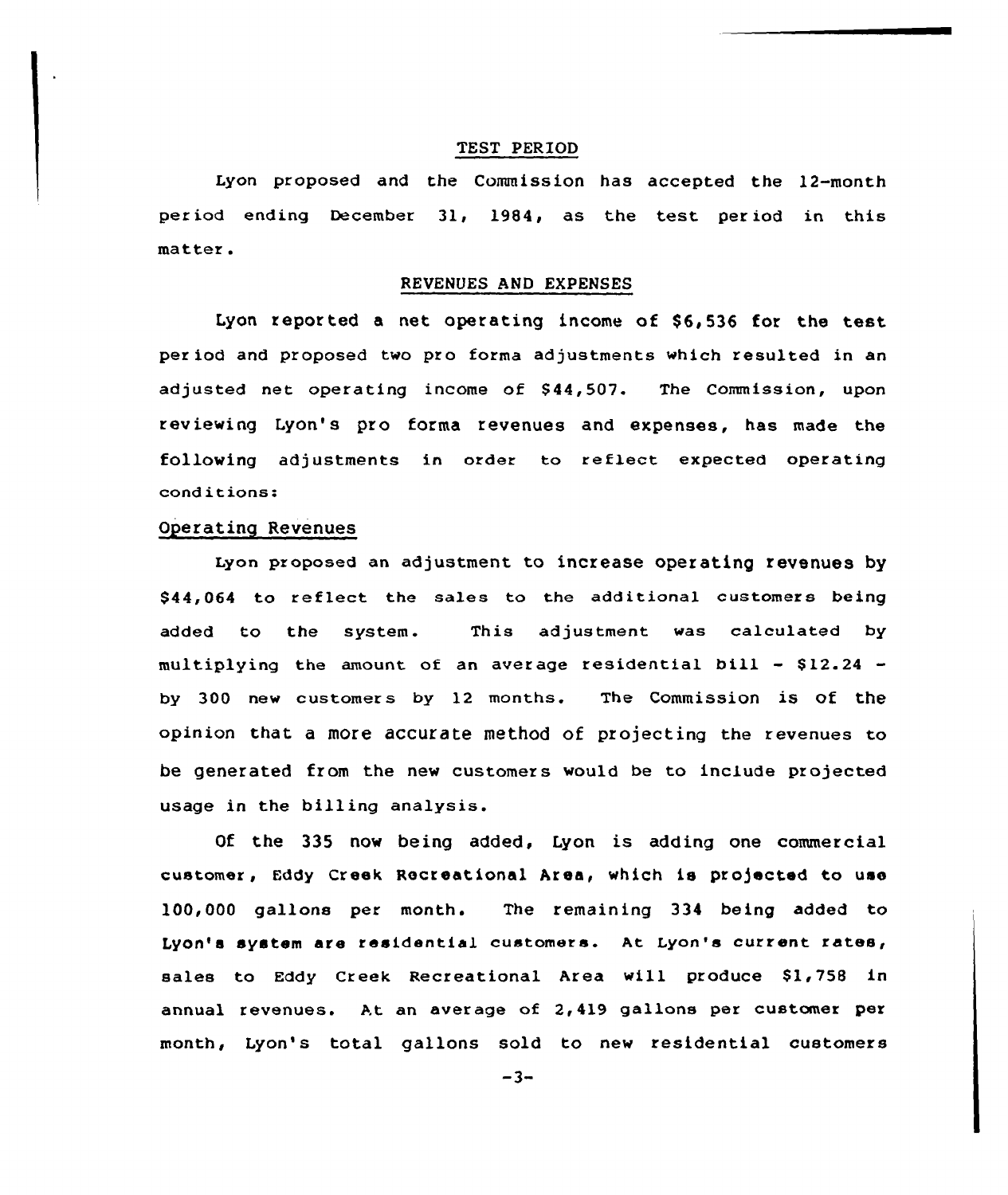should be approximately 9,694,300 gallons. The effect of these additional residential sales is to increase Lyon's annual revenues by \$41,700. This amount, along with the commercial revenues of \$ 1,758, results in an adjustment to annual operating revenues of \$ 43, 458.

### Purchased Water Expense

Lyon proposed an adjustment of  $$6,093$  to increase purchased water expense to reflect the additional customers being added to its system. However, as with its proposed adjustment to operating revenues Lyon reflected only 300 additional customers while the actual number being added to the system is 335. In addition, although Lyon reported a test year water loss of  $14.5$  percent, it did not allow any water loss for the additional water purchases needed to serve the new customers.

The Commission, based on Lyon's average residential usage of 2,419 gallons and the estimated monthly usage of 100,000 gallons by the U.S. Army Corps of Engineers at the Eddy Creek Recreational Area, has determined that Lyon's water sales should increase by approximately 10.9 million gallons annually. Allowing for Lyon'S 14.5 percent historical water loss, its water purchases should increase by 12.74 million gallons, which, at Lyon's contract rate of \$.70 per 1,000 gallons, results in an adjustment to increase Lyon's test year expense for purchased water by \$8,916.

### Depreciation Expense

For the test year Lyon reported depreciation expense of S15,390; however, it did not propose an adjustment to increase

 $-4-$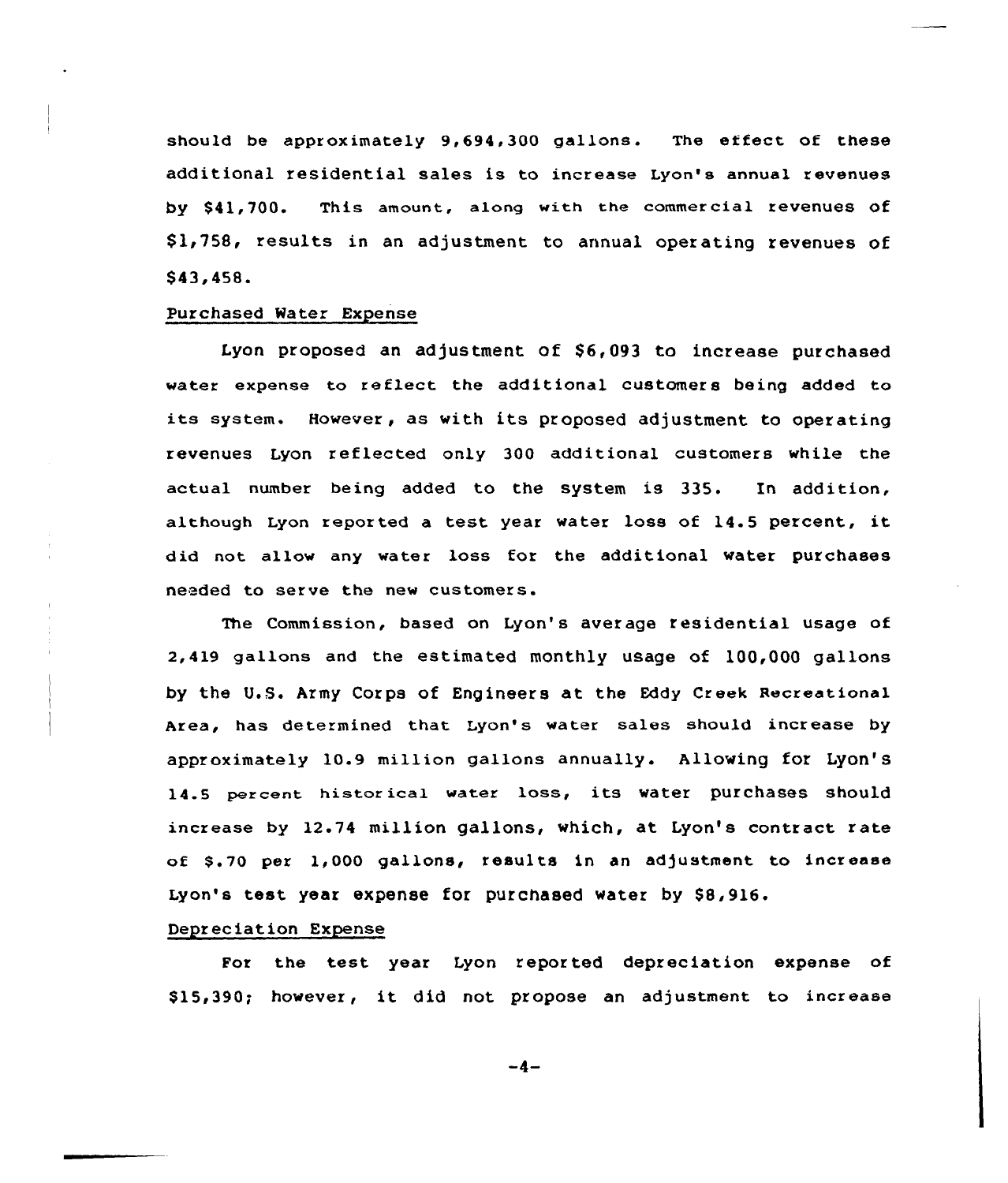depreciation expense due to the planned construction project. In view of the proposed construction project the Commission finde the following adjustments to be appropriate for rate-making purposes.

Lyon's test year-end utility plant in service was \$604,980, which, based on Lyon's test year depreciation expense of \$15,390 results in a composite depreciation rate of 2.54 pex cent. Using this composite rate for the proposed addition of \$1,194,100 in utility plant results in total depreciation expense for accounting purposes of \$45,768. However, it has been the practice of the Commission in previous decisions to compute depreciation expense for rate making purposes on the basis of original cost of the plant in service less contributions in aid of construction, since a utility should not be allowed recovery of that por tion of the plant which has been provided at zero costs. No new evidence was provided at or prior to the hearing which would change the Commission's position on this issue. The financing for the proposed construction project will increase Lyon's contributions in aid of construction by \$596,100. The result of these additions will be reflected as follows:

> Utility Plant in Service Less: Contr ibutions in Aid of Construction Non-Contributed Utility Plant <sup>X</sup> Composite Rate Depreciation on Non-Contributed Utility Plant \$1,799,080 939,534 859; 546 .0254 21,832

> > $-5-$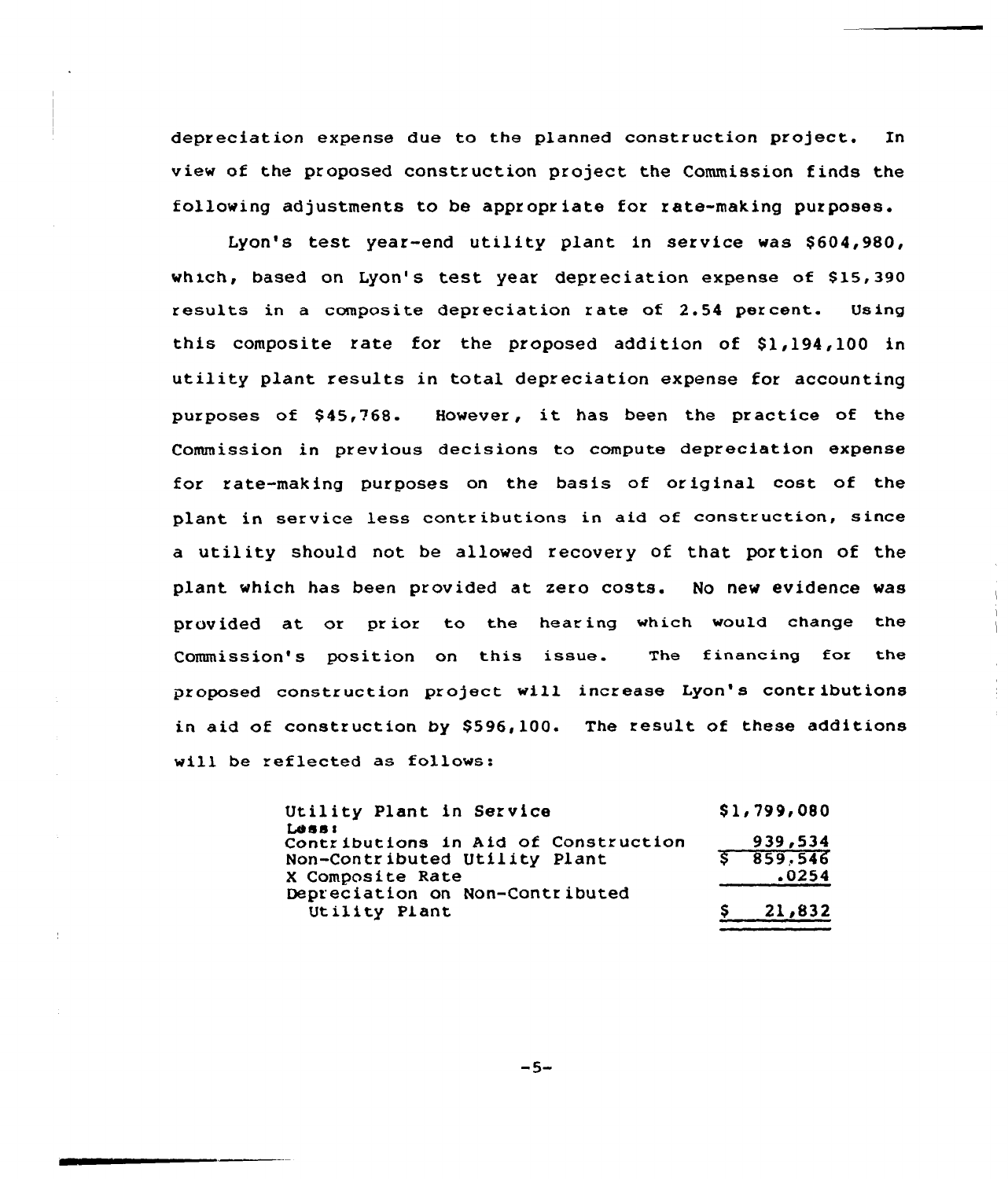This calculation results in an adjustment to increase depreciation for rate-making purposes by \$6,442 above the test year expense level.

After all adjustments, Lyon's test period operations appear as follows:

|                    | Test Year<br>Actual | Commission Test Year<br>Adjustments | Adjusted |
|--------------------|---------------------|-------------------------------------|----------|
| Operating Revenues | \$53,364            | \$43,458                            | \$96,822 |
| Operating Expenses | 46,828              | 15,358                              | 62,186   |
| Operating Income   | 56,536              | \$28,100                            | \$34,636 |

### REVENUE REQUIRENENTS

Lyon's annual debt service based on debt outstanding at the end of the test year and debt proposed in this proceeding is \$73,193. The adjusted operating income of \$34,636 plus non-operating income of \$2,421 results in total income for rate-making purposes of \$ 37,057 and will allow Lyon a debt service cover age ( "DSC") of .51X.

The additional revenues granted herein are based on Lyon's requested rates without a surcharge and will provide Lyon with a DSC of 1.01X assuming the adjusted test period operations accurately reflect Lyon's pro forma operations. In a case such as this where Lyon is adding a large number of customers not previously served by an operating utility, accurate estimates or projections of increased operation and maintenance expenses are difficult. Based on the limited information available in this case neither Lyon nor the Commission made such adjustments. Therefore, the Commission is concerned that the additional

 $-6-$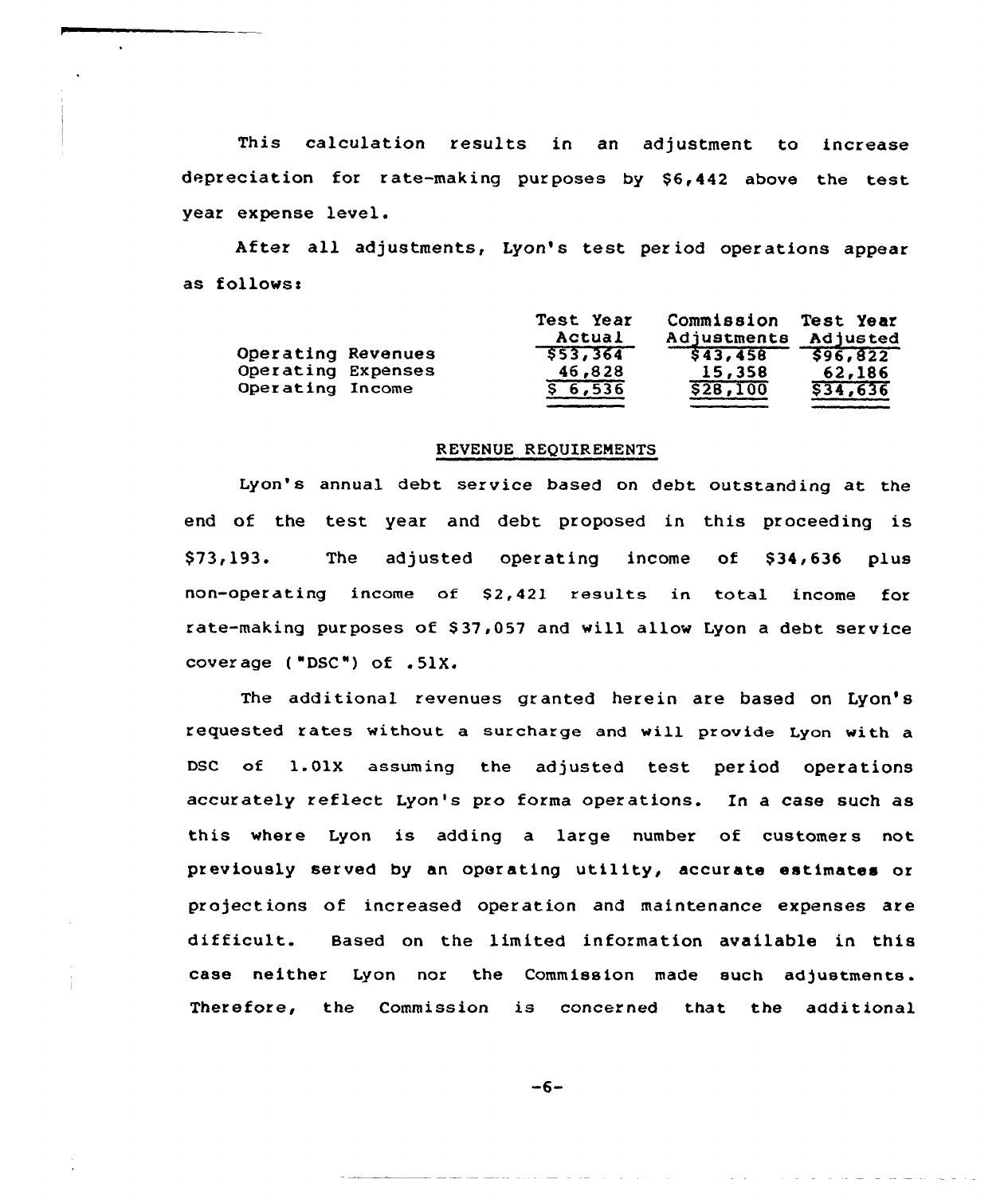revenues of \$37,182 granted herein may not be sufficient for Lyon to meet its operating expenses and service its debt.

The Commission advises Lyon to reviev its financial position after one year of operation of its expanded system and take appropriate action as it deems necessary. The Commission will monitor Lyon's financial condition through review of Lyon's annual reports for the purpose of determininq what, if any, future rate adjustments might be necessary.

# RATE DESIGN

Lyon proposed a declining block rate structure and a surcharge applicable to new customers. The Commission vill approve a declining block rate structure for Lyon. However, the Commission vill not approve Lyon's proposed customer surcharge, as surcharges of this type are contrary to long-standing Commission policy.

The surcharge proposed by Lyon is apparently intended to recover the cost of Lyon's expansion project. Hovever, the record in this ease does not specifically link the proposed surcharge vith such capital recovery. Neither does the record indicate any compelling reason to approve the surcharge.

on occasion, the Commission does approve surcharges that are directly linked to the recovery of specific capital or operating expenses and which are of limited short-term duration. The Commission does not ordinarily allow surcharges involving expansion projects. Expansion projects benefit rate payers in general and are, at least in this instance, financed through long-term loans.

 $-7-$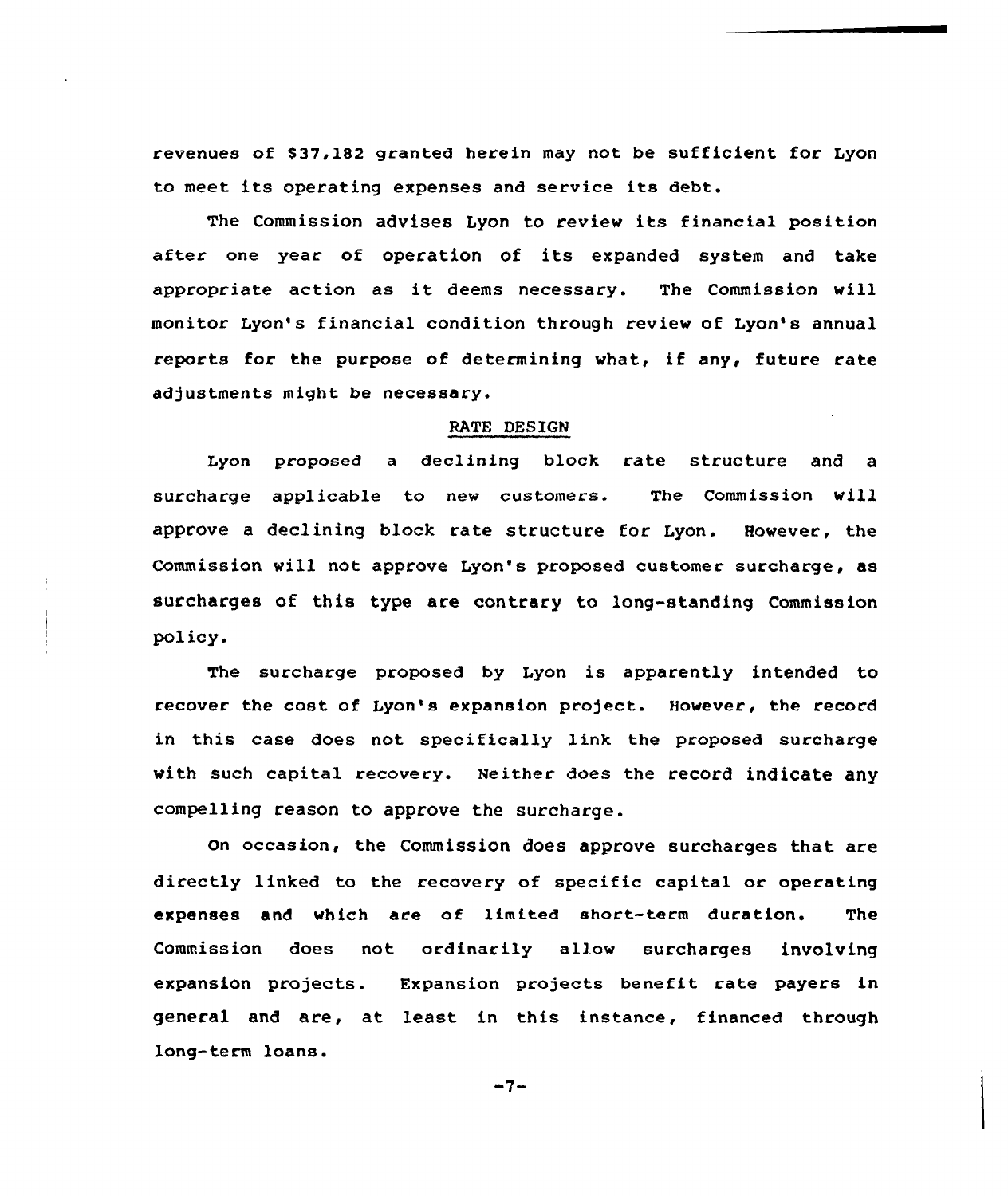Lyon's FmHA letter of conditions contains two rate schedules acceptable to FmHA. One includes a customer surcharge. The other does not. Accordingly, consistent with Commission policy concerning customer surcharges, the Commission will approve the rate schedule contained in Lyon's FmHA letter of conditions that does not include a customer surcharge.

In addition, Lyon proposed to increase its meter connection charges effective upon completion of the construction approved in this case. The Commission will not approve increased meter connection charges at this time. The need for increased meter connection charges has not been substantiated in the record of this case and the commission has not considered additional revenues from increased meter connection charges in determining Iyon's revenue requirement, In the alternative, the Commission advises Lyon that in the future it may apply for increased meter connection charges outside a general rate case proceeding under the provisions of 807 KAR 5:011, Section 10.

#### FINDINGS AND ORDERS

The Commission, after consideration of the application and evidence of record and being advised, is of the opinion and finds thats

1. Public convenience and necessity require that the construction proposed in the application and record be performed and that <sup>a</sup> certificate of public convenience and necessity be granted.

2. The proposed profect for the Lyon water system inCludes 194 service connections, about <sup>21</sup> miles of 8-, 6-, and 4-inch

 $-8-$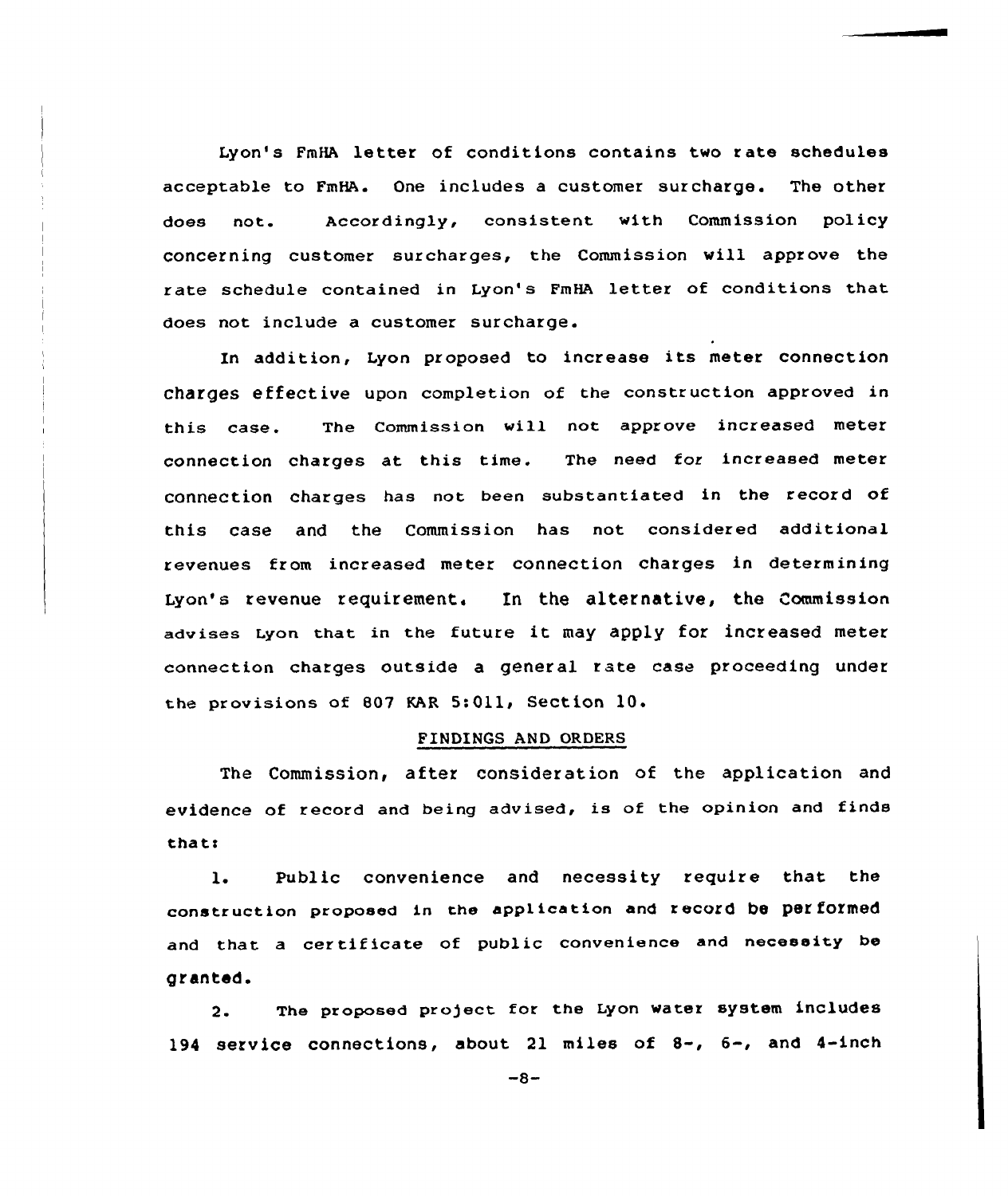water main, a 200,000-gallon water storage tank, a booster pumping station and miscellaneous appur tenances. The low bids received for the proposed construction totaled \$734,799 which will require about \$1,194,100 in project funding after allowances are made for fees, contingencies, other indirect costs, the purchase of the Lake Barkley Water System and additional construction being considered as <sup>a</sup> result of receiving bids under the final estimate.

3. Lyon should obtain approval from the Commission pr ior to performing any additional construction not expressly certificated by this Order.

4. Any deviations from the construction herein approved which could adversely affect service to any customer should be done only with the prior approval of this Commission.

5. Lyon should furnish duly verified documentation of the total costs of this project including the cost of construction and all other capitalized costs (engineering, legal, administrative, etc.) within <sup>60</sup> days of the date that construction is substantially completed. Said construction costs should be classified into appropriate plant accounts in accordance with the Unitorm System of. Accounts for Water Utilities prescribed by this Commiss ion.

6. Lyon's contract with its Engineer should require the provision of full-time resident inspection under the general supervision of a professional engineer with a Kentucky registration in civil or mechanical engineering to insure that the construction work is done in accordance with the contract

 $-9-$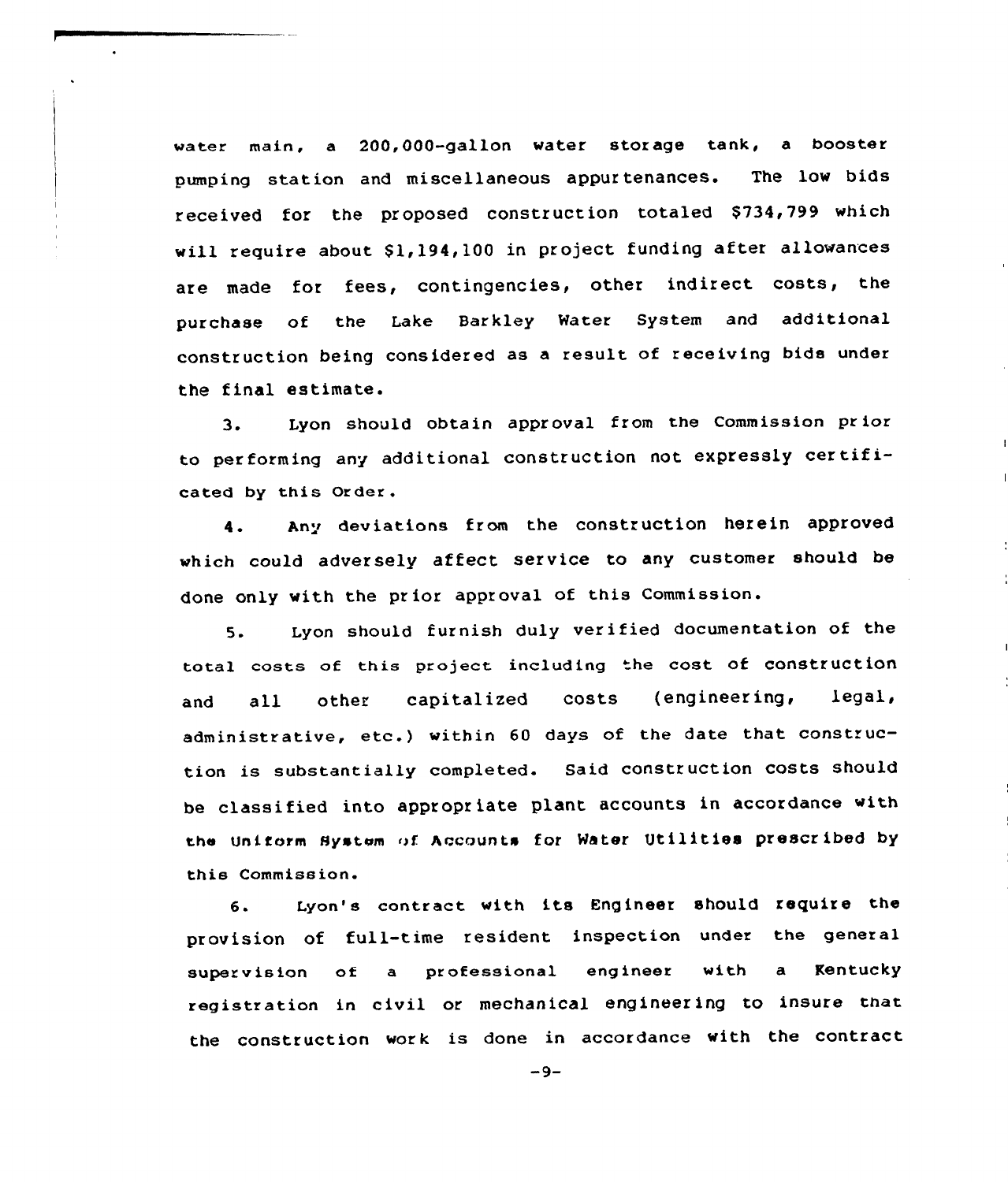plans and specifications and in conformance with the best practices of the construction trades involved in the project.

7. Lyon should require the Engineer to furnish <sup>a</sup> copy of the "as-built" drawings and <sup>a</sup> signed statement that the construction has been satisfactor ily completed in accordance with the contract plans and specifications within 60 days of the date of substantial completion of this construction.

8. <sup>A</sup> 5/8-inch x 3/4-inch meter should be the standard customer service meter for all new customers and should be installed at all points of service unless the customer provides sufficient justification for the installation of a larger meter.

9. The financing plan proposed by Lyon is for lawful objects within the corporate purposes of its utility operations, is necessary and appropriate for and consistent with the proper performance of services to the public and will not impair its ability to perform these services and should, therefore, be appr oved.

10. The financing secured by Lyon for this project will be needed to pay for the work herein approved. Lyon's financing plan should, therefore, be approved.

The rates and charges in Appendix <sup>A</sup> are fair, just and 11. reasonable and should produce gross operating revenues of \$134,004 for Lyon.

IT IS THEREFORE ORDERED that:

1. Lyon be and it hereby is granted <sup>a</sup> certificate of public convenience and necessity to proceed with the proposed con-

 $-10-$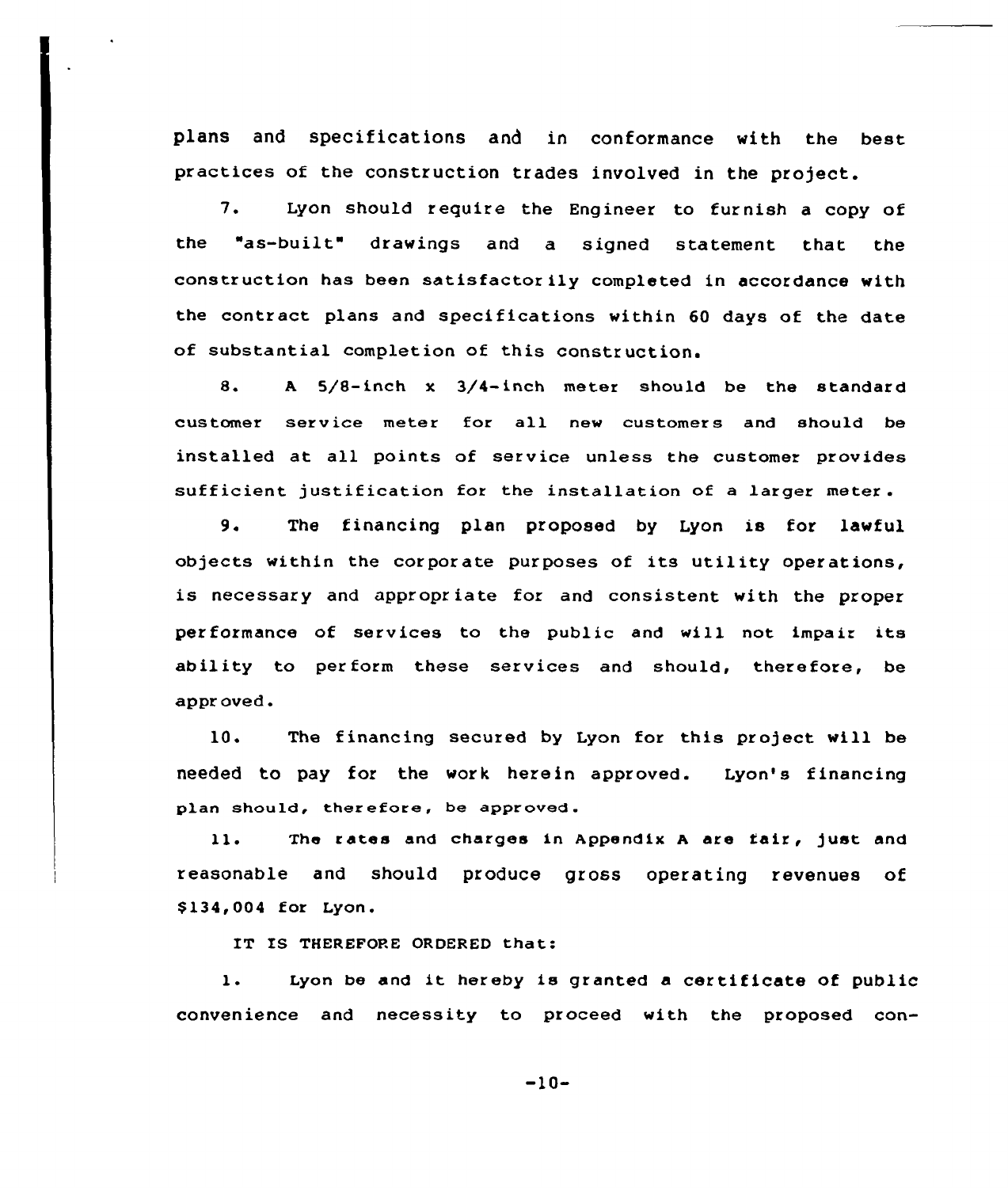struction project as set forth in the drawings and specifications of record herein.

2. Lyon's plan of financing consisting of a loan from the FmHA in the amount of  $$598.000$  with an interest rate of 9  $1/8$ percent and a 40-year term, a grant from the FmHA in the amount of \$ 420,500, a grant from the U.S. Army Corps of Engineers in the amount of  $$75,000$  and  $$100,600$  from applicants for service and a partial refund of the purchase price of the Lake Barkley Water System be and it hereby is approved.

3. If under nev FmHA loan conditions Lyon is notified and granted the option of accepting a lover interest rate at the date of closing, Lyon shall file with the Commission the FmHA notification of the lover interest rate and shall provide all correspondence from and to FmHA concerning this notification within 30 days of the closing date.

4. Lyon shall file a statement of the interest rate accepted from FmHA within 30 days of the date of closing.

5. If Lyon accepts an interest rate different from the rate approved herein, it shall file amended pages to its bond resolution and an amended amortization schedule.

6. If Lyon is eligible but does not take advantage of a lower interest rate at the time of closing, it shall fully document why the lower rate was not accepted shoving an analysis of the higher cost associated with the loan over its life.

7. Lyon shall comply with all matters set out in Findings <sup>3</sup> through 8, as if the same were individually so ordered.

 $-11-$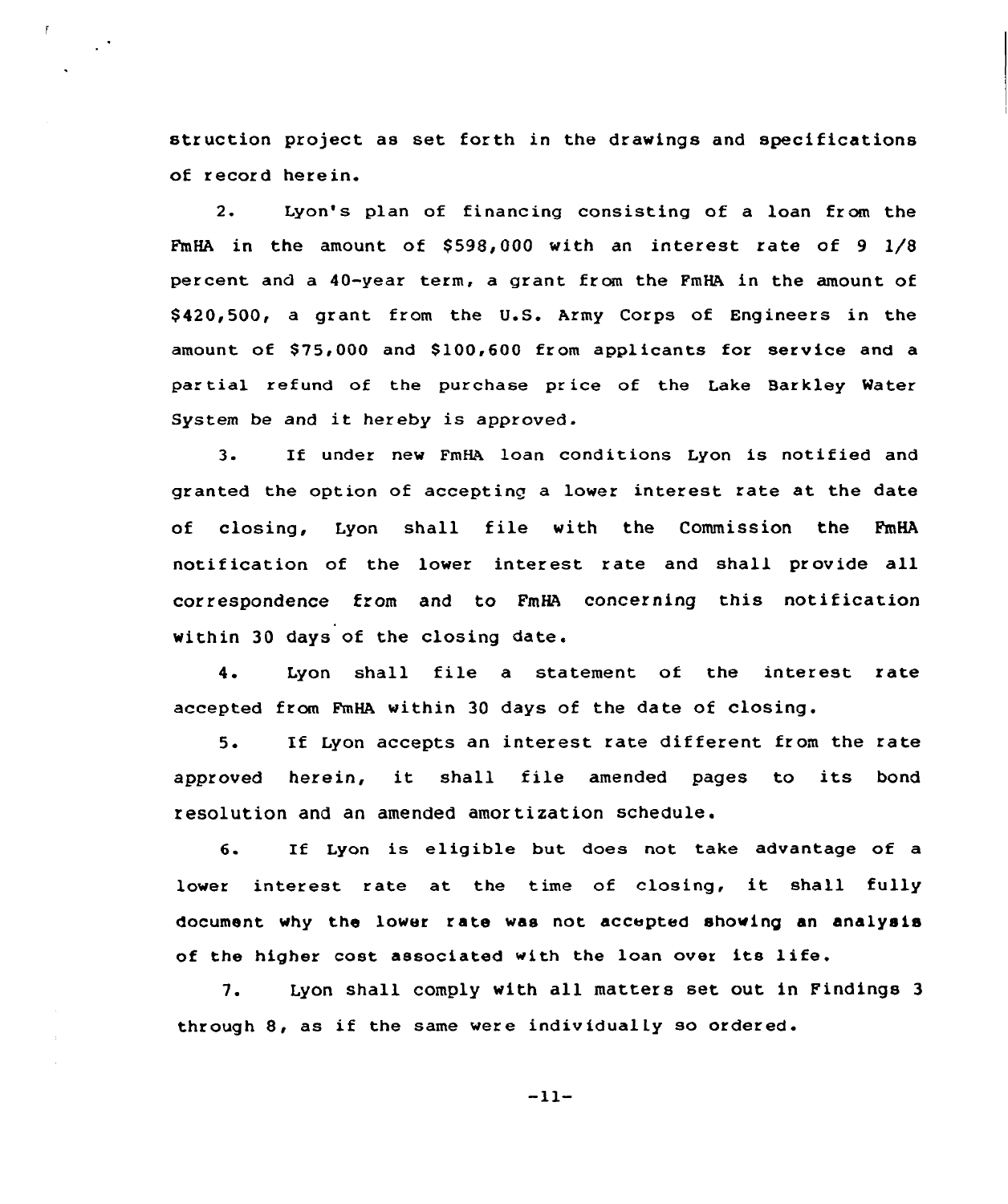8. The rates in Appendix <sup>A</sup> be and they hereby are approved for service rendered by Lyon on and after the date of this Order.

9. Within 3Q days from the date of this Order lyon shall file with the Commission its revised tar iff sheets setting out the rates approved herein.

Nothing contained herein shall be deemed a warranty of the Commonwealth of Kentucky, or any agency thereof, of the financing herein authorized.

Done at Frankfort, Kentucky, this 11th day of July, 1986.

PUBLIC SERVICE COMNISS ION

Hem Chairman

 $\left(\frac{1}{\sqrt{1-\frac{1}{n}}}\right)$ 

and a market and the

# ATTEST:

 $\Delta\phi$  and  $\Delta\phi$  and  $\Delta\phi$  $\sim 100$ 

 $\sim 10$ 

**Secretary** 

المرادي والمتوسط والمستقل والمتحدث والمتحدث والمتواطئ والمتحدث